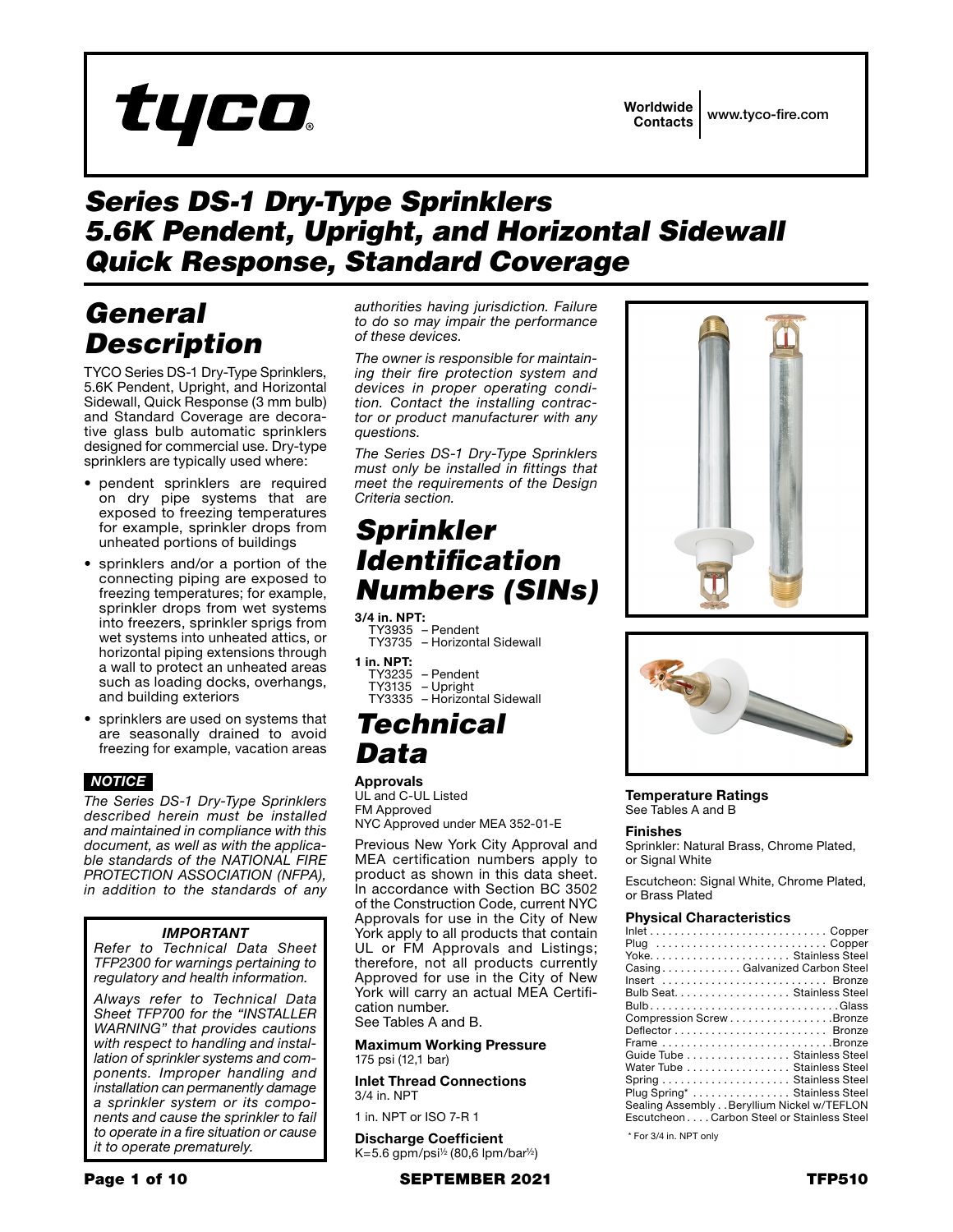



## *Operation*

When the TYCO Series DS-1 Dry-Type Sprinklers, 5.6K Pendent, Upright, and Horizontal Sidewall, Quick Response (3 mm bulb) and Standard Coverage are in service, water is prevented from entering the assembly by the Plug with Sealing Assembly in the Inlet of the Sprinkler. See Figures 1 and 2.

The glass bulb contains a fluid that expands when exposed to heat. When the rated temperature is reached, the fluid expands sufficiently to shatter the glass Bulb, and the Bulb Seat is released.

The compressed Spring is then able to expand and push the Water Tube as well as the Guide Tube outward. This action simultaneously pulls inward on the Yoke, withdrawing the Plug with Sealing Assembly from the Inlet and allowing the sprinkler to activate and flow water.

### *Design Criteria*

The TYCO Series DS-1 Dry-Type Sprinklers, 5.6K Pendent, Upright, and Horizontal Sidewall, Quick Response (3 mm bulb) and Standard Coverage are intended for use in fire sprinkler systems designed in accordance with the standard installation rules recognized by the applicable Listing or Approval agency; for example, UL Listing is based on NFPA 13 requirements.

#### Sprinkler Fittings

Install the 3/4 or 1 in. NPT Series DS-1 Dry-Type Sprinklers in the 3/4 or 1 in. NPT outlet or run of the following fittings:

- malleable or ductile iron threaded tee fittings that meet the dimensional requirements of ANSI B16.3 (Class 150)
- cast iron threaded tee fittings that meet the dimensional requirements of ANSI B16.4 (Class 125)

Do not install the DS-1 Sprinklers into an elbow fittings. The Inlet of the sprinkler can contact the interior of the elbow, potentially damaging the Inlet seal.

The unused outlet of the threaded tee is plugged as shown in Figure 13.

You can also install the Series DS-1 Dry-Type Sprinklers in the 3/4 or 1 in. NPT outlet of a GRINNELL Figure 730 Mechanical Tee. However, the use of the Figure 730 Tee for this arrangement is limited to wet pipe systems.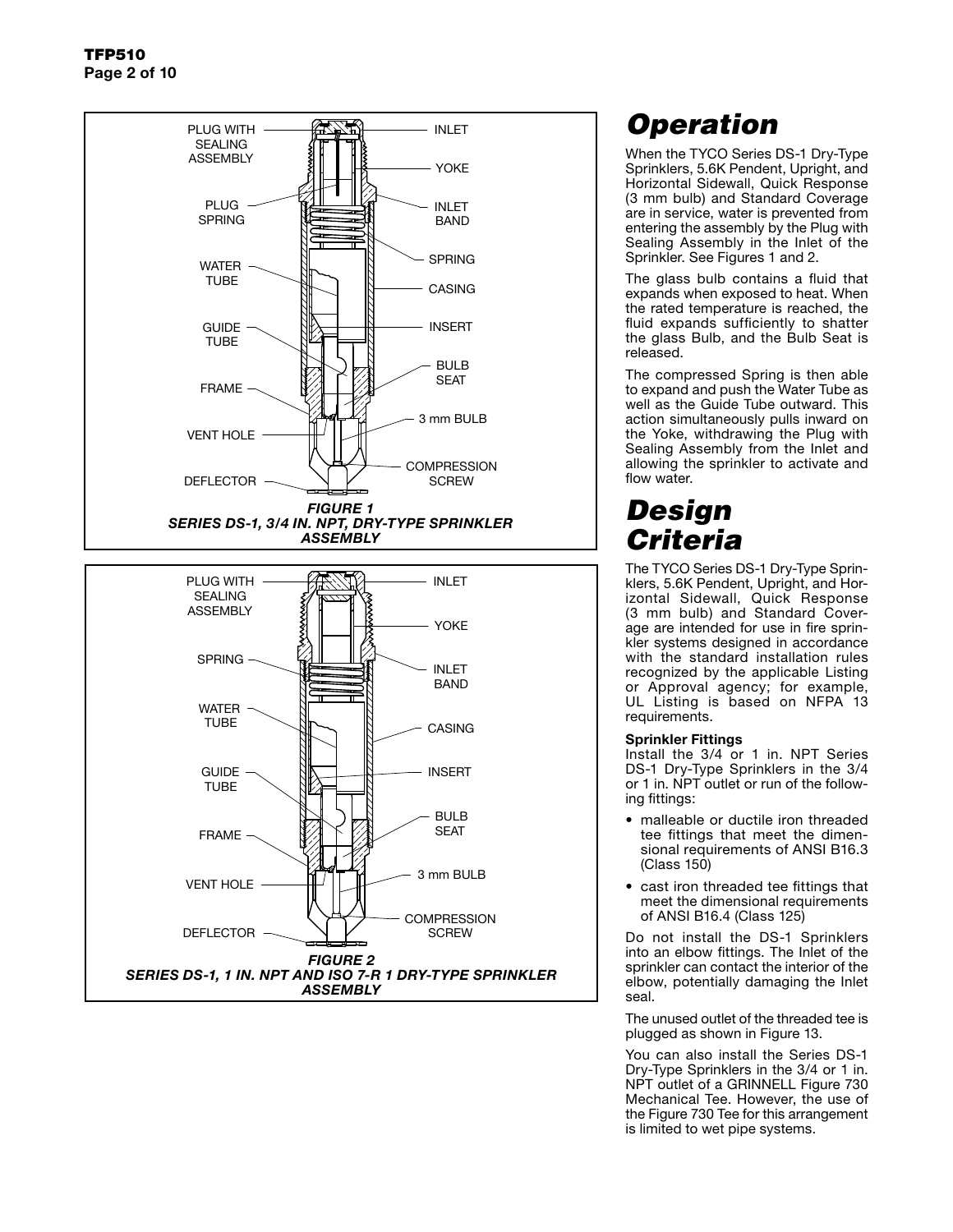|                        |                   | 3/4 in. NPT                    |                                                          |                           |                                    |                                                          |                                        |                                    |                                                                                                                     |                           |  |
|------------------------|-------------------|--------------------------------|----------------------------------------------------------|---------------------------|------------------------------------|----------------------------------------------------------|----------------------------------------|------------------------------------|---------------------------------------------------------------------------------------------------------------------|---------------------------|--|
|                        |                   |                                | TY3935 Pendent<br>with Recessed Escutcheon<br>(Figure 4) |                           |                                    | TY3935 Pendent<br>with Standard Escutcheon<br>(Figure 3) |                                        |                                    | <b>TY3735 Horizontal Sidewall</b><br>with Top of Deflector-to-Ceiling<br>Distance of 4 to 12 in.<br>(100 to 300 mm) |                           |  |
|                        |                   |                                |                                                          |                           | with Deep Escutcheon<br>(Figure 5) |                                                          | with Standard Escutcheon<br>(Figure 8) |                                    |                                                                                                                     |                           |  |
|                        |                   |                                |                                                          |                           |                                    | without Escutcheon<br>(Figure 6)                         |                                        | with Deep Escutcheon<br>(Figure 9) |                                                                                                                     |                           |  |
|                        |                   |                                |                                                          |                           |                                    |                                                          |                                        | without Escutcheon<br>(Figure 10)  |                                                                                                                     |                           |  |
| Temperature            | <b>Bulb</b>       |                                | <b>Finish</b>                                            |                           |                                    |                                                          |                                        |                                    |                                                                                                                     |                           |  |
| Rating                 | <b>Color Code</b> | <b>Natural</b><br><b>Brass</b> | Chrome<br>Plated                                         | White<br><b>Polyester</b> | Natural<br><b>Brass</b>            | Chrome<br>Plated                                         | White<br>Polyester                     | <b>Natural</b><br><b>Brass</b>     | Chrome<br>Plated                                                                                                    | White<br><b>Polyester</b> |  |
| 135°F (57°C)           | Orange            |                                |                                                          |                           |                                    |                                                          |                                        |                                    |                                                                                                                     |                           |  |
| 155°F (68°C)           | Red               |                                |                                                          |                           |                                    |                                                          |                                        |                                    |                                                                                                                     |                           |  |
| 175°F (79°C)<br>Yellow |                   | 1, 2                           |                                                          | 1, 2                      |                                    |                                                          | $1^{\star}$ , $2^{\star}$              |                                    |                                                                                                                     |                           |  |
| 200°F (93°C)           | Green             |                                |                                                          |                           |                                    |                                                          |                                        |                                    |                                                                                                                     |                           |  |
| 286°F (141°C)          | <b>Blue</b>       |                                |                                                          |                           |                                    |                                                          |                                        |                                    |                                                                                                                     |                           |  |

Notes: 1. Listed by Underwriters Laboratories, Inc. (maximum order length of 48 in.) 2. Listed by Underwriters Laboratories for use in Canada (maximum order length of 48 in.) \* Light and Ordinary Hazard occupancies only

#### *TABLE A 3/4 IN. NPT SERIES DS-1 QUICK RESPONSE, STANDARD COVERAGE DRY-TYPE SPRINKLERS LABORATORY LISTINGS AND APPROVALS*

|                                                               |                   |                                                                 |                  |                    |                                                                 | 1 in. NPT (and ISO 7-R 1)                                |                           |                                                                                                                     |                                        |                           |
|---------------------------------------------------------------|-------------------|-----------------------------------------------------------------|------------------|--------------------|-----------------------------------------------------------------|----------------------------------------------------------|---------------------------|---------------------------------------------------------------------------------------------------------------------|----------------------------------------|---------------------------|
| Rating<br>135°F (57°C)<br>155°F (68°C)<br>Red<br>175°F (79°C) |                   | <b>TY3235 Pendent</b><br>with Recessed Escutcheon<br>(Figure 4) |                  |                    |                                                                 | TY3235 Pendent<br>with Standard Escutcheon<br>(Figure 3) |                           | <b>TY3335 Horizontal Sidewall</b><br>with Top of Deflector-to-Ceiling<br>Distance of 4 to 12 in.<br>(100 to 300 mm) |                                        |                           |
| <b>Bulb</b><br>Temperature                                    |                   |                                                                 |                  |                    |                                                                 | with Deep Escutcheon<br>(Figure 5)                       |                           |                                                                                                                     | with Standard Escutcheon<br>(Figure 8) |                           |
|                                                               |                   |                                                                 |                  |                    |                                                                 | without Escutcheon<br>(Figure 6)                         |                           | with Deep Escutcheon<br>(Figure 9)                                                                                  |                                        |                           |
|                                                               |                   |                                                                 |                  |                    | TY3135 Upright<br>without Escutcheon <sup>5</sup><br>(Figure 7) |                                                          |                           | without Escutcheon<br>(Figure 10)                                                                                   |                                        |                           |
|                                                               |                   | <b>Finish</b>                                                   |                  |                    |                                                                 |                                                          |                           |                                                                                                                     |                                        |                           |
|                                                               | <b>Color Code</b> | Natural<br><b>Brass</b>                                         | Chrome<br>Plated | White<br>Polyester | <b>Natural</b><br><b>Brass</b>                                  | Chrome<br>Plated                                         | White<br><b>Polyester</b> | Natural<br><b>Brass</b>                                                                                             | Chrome<br><b>Plated</b>                | White<br><b>Polyester</b> |
|                                                               | Orange            |                                                                 |                  |                    |                                                                 |                                                          |                           |                                                                                                                     |                                        |                           |
|                                                               |                   |                                                                 | 1, 2, 3, 4       |                    |                                                                 |                                                          |                           |                                                                                                                     |                                        |                           |
|                                                               | Yellow            |                                                                 |                  | 1, 2, 4            |                                                                 | 1, 2, 3, 4                                               | 1, 2, 4                   | $1^{\star}$ , $2^{\star}$ , $3^{\star\star}$ , 4                                                                    |                                        | $1^{\star}, 2^{\star}, 4$ |
| 200°F (93°C)<br>Green                                         |                   |                                                                 |                  |                    |                                                                 |                                                          |                           |                                                                                                                     |                                        |                           |
| 286°F (141°C)                                                 | <b>Blue</b>       | 1, 2, 4                                                         |                  |                    |                                                                 |                                                          |                           |                                                                                                                     |                                        |                           |

#### Notes:

1. Listed by Underwriters Laboratories, Inc. (maximum order length of 48 in.) 2. Listed by Underwriters Laboratories for use in Canada (maximum order length of 48 in.)

3. Approved by Factory Mutual Research Corporation (maximum order length of 48 in.)<br>4. Approved by the City of New York under MEA 352-01-E<br>5. The Upright Sprinkler without an Escutcheon (TY3135) is available in 1 in. NPT o

*TABLE B*

*1 IN. NPT (AND ISO 7-R 1) SERIES DS-1 QUICK RESPONSE, STANDARD COVERAGE DRY-TYPE SPRINKLERS LABORATORY LISTINGS AND APPROVALS*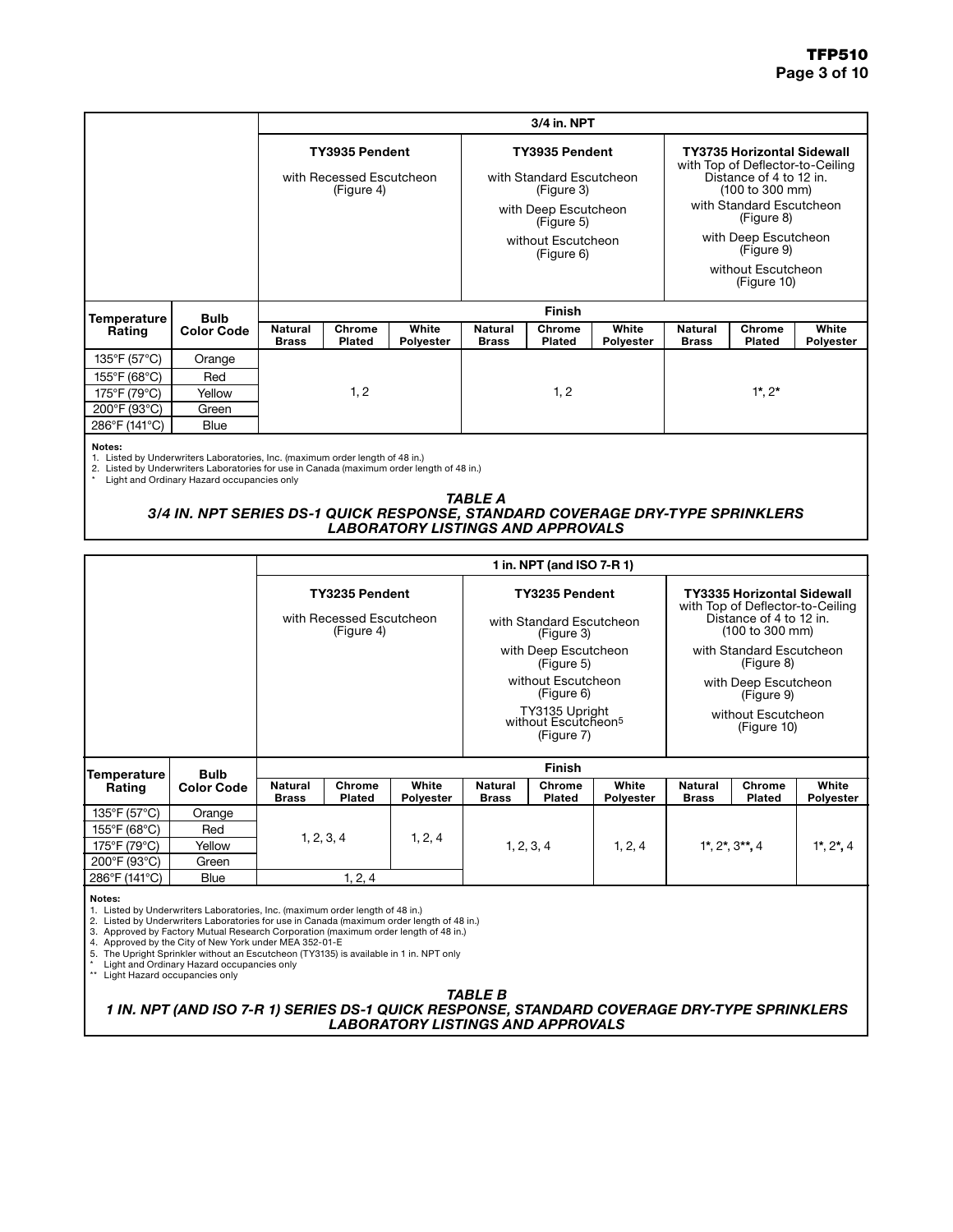TFP510 Page 4 of 10

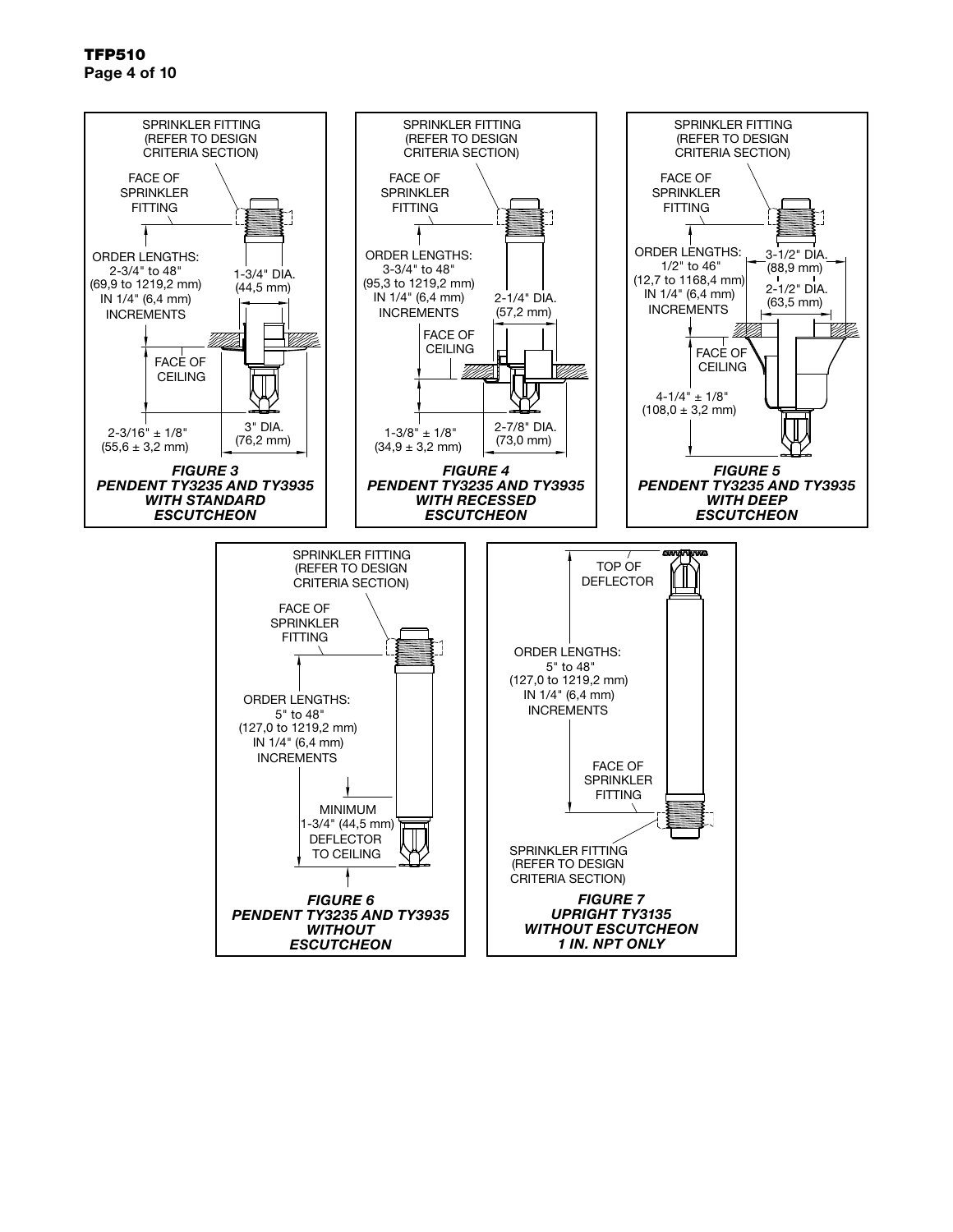

The configuration shown in Figure 12 is only applicable for wet pipe systems where the sprinkler fitting and waterfilled pipe above the sprinkler fitting are not subject to freezing and where the length of the Dry-Type Sprinkler has the minimum exposure length depicted in Figure 11. See the Exposure Length section.

For wet pipe system installations of the 1 in. NPT Series DS-1 Dry-Type Sprinklers connected to CPVC piping, use only the following TYCO CPVC fittings:

- 1 in. x 1 in. NPT Female Adapter (P/N 80145)
- 1 in. x 1 in. x 1 in. NPT Sprinkler Head Adapter Tee (P/N 80249)

For wet pipe system installations of the the 3/4 in. NPT Series DS-1 Sprinklers connected to CPVC piping, use in the 3/4 in. x 3/4 in. NPT Female Adapter (P/N 80142).

For dry pipe system installations, use only the side outlet of maximum 2 1/2 in. reducing tee when locating the Series DS-1 Sprinklers directly below the branch line. Otherwise, use the configuration shown in Figure 13 to assure complete water drainage from above the Series DS-1 Dry-Type Sprinklers and the branch line. Failure to do so may result in pipe freezing and water damage.

### *NOTICE*

*Do not install the Series DS-1 Dry-Type Sprinkler into any other type fitting. Failure to use the appropriate fitting may result in one of the following:*

- *• failure of the sprinkler to operate properly due to formation of ice over the inlet Plug or binding of the Inlet Plug*
- *• insufficient engagement of the Inlet pipe threads with consequent leakage*

#### Drainage

In accordance with the minimum requirements of the NATIONAL FIRE PROTECTION ASSOCIATION for dry pipe sprinkler systems, branch, cross, and feed-main piping connected to Dry Sprinklers and subject to freezing temperatures must be pitched for proper drainage.

#### Exposure Length

When using Dry Sprinklers in wet pipe sprinkler systems to protect areas subject to freezing temperatures, use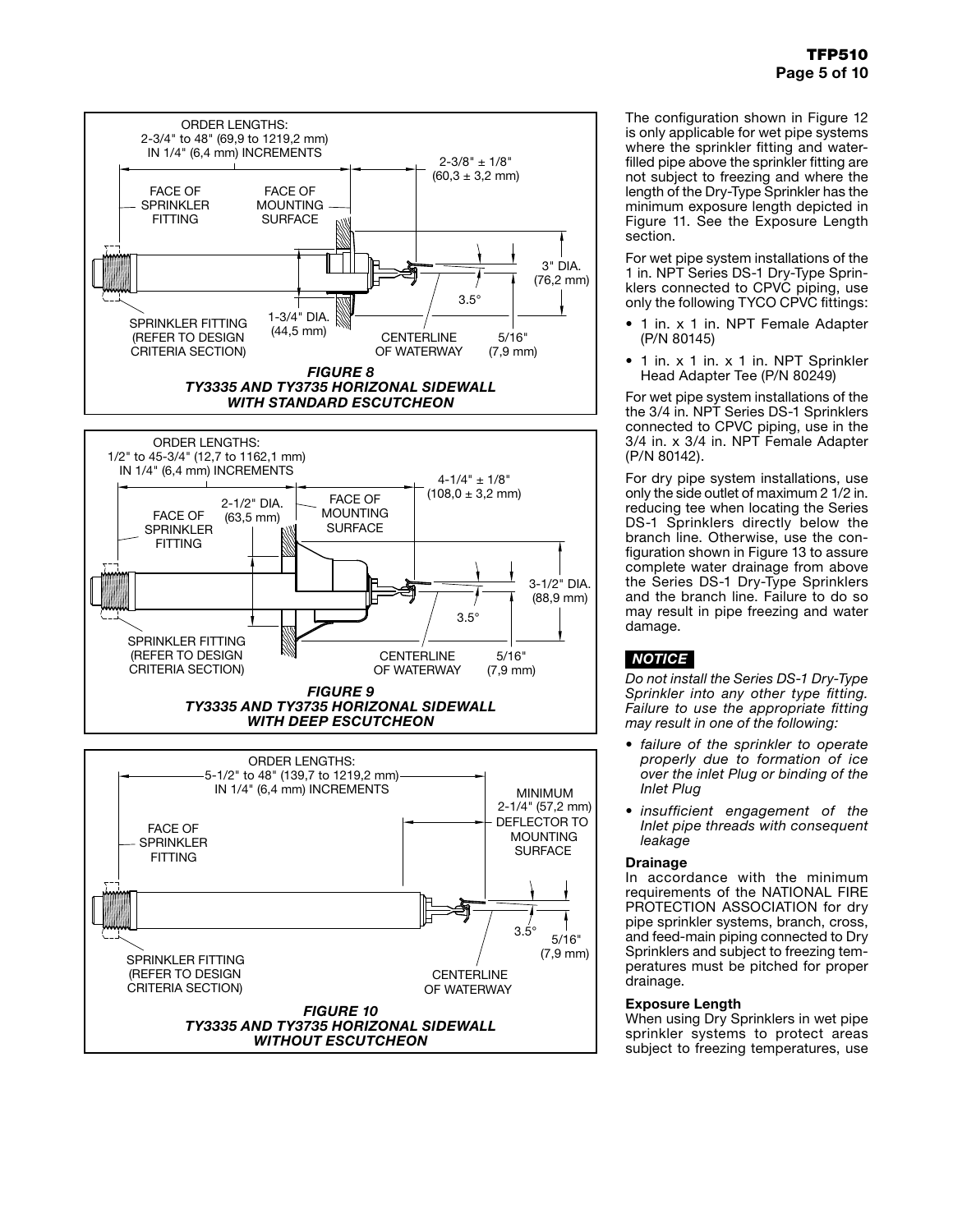TFP510 Page 6 of 10

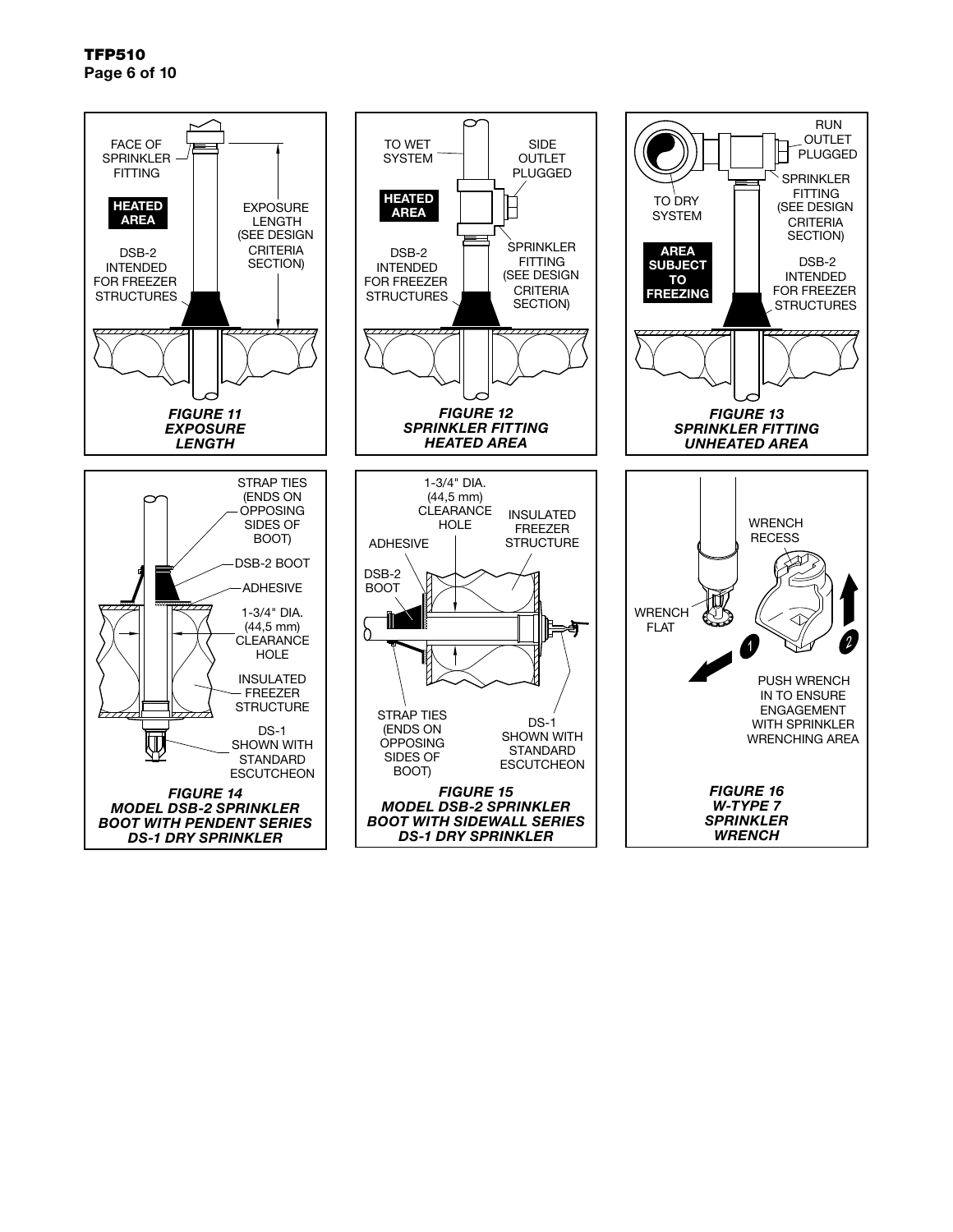|                                   | Temperatures for Heated Area <sup>1</sup>                   |                 |                 |  |  |  |  |
|-----------------------------------|-------------------------------------------------------------|-----------------|-----------------|--|--|--|--|
| <b>Ambient Temperature</b>        | 40°F                                                        | 50°F            | 60°F            |  |  |  |  |
| <b>Exposed to</b>                 | $(4^{\circ}C)$                                              | $(10^{\circ}C)$ | $(16^{\circ}C)$ |  |  |  |  |
| <b>Discharge End of Sprinkler</b> | Minimum Exposed Barrel Length <sup>2</sup> ,<br>in.<br>(mm) |                 |                 |  |  |  |  |
| $40^{\circ}$ F<br>$(4^{\circ}C)$  | 0                                                           | 0               | 0               |  |  |  |  |
| $30^{\circ}$ F<br>$(-1^{\circ}C)$ | 0                                                           | 0               | 0               |  |  |  |  |
| $20^{\circ}$ F<br>$(-7^{\circ}C)$ | $\overline{4}$<br>(100)                                     | 0               | 0               |  |  |  |  |
| $10^{\circ}$ F                    | 8                                                           | 1               | 0               |  |  |  |  |
| $(-12^{\circ}C)$                  | (200)                                                       | (25)            |                 |  |  |  |  |
| $0^{\circ}F$                      | 12                                                          | 3               | 0               |  |  |  |  |
| $(-18^{\circ}C)$                  | (305)                                                       | (75)            |                 |  |  |  |  |
| $-10^{\circ}$ F                   | 14                                                          | 4               | 1               |  |  |  |  |
| $(-23^{\circ}C)$                  | (355)                                                       | (100)           | (25)            |  |  |  |  |
| $-20^{\circ}$ F                   | 14                                                          | 6               | 3               |  |  |  |  |
| $(-29^{\circ}C)$                  | (355)                                                       | (150)           | (75)            |  |  |  |  |
| $-30^\circ F$                     | 16                                                          | 8               | $\overline{4}$  |  |  |  |  |
| $(-34^{\circ}C)$                  | (405)                                                       | (200)           | (100)           |  |  |  |  |
| $-40^{\circ}F$                    | 18                                                          | 8               | $\overline{4}$  |  |  |  |  |
| $(-40^{\circ}C)$                  | (455)                                                       | (200)           | (100)           |  |  |  |  |
| $-50^{\circ}$ F                   | 20                                                          | 10              | 6               |  |  |  |  |
| $(-46^{\circ}C)$                  | (510)                                                       | (255)           | (150)           |  |  |  |  |
| $-60^\circ F$                     | 20                                                          | 10              | 6               |  |  |  |  |
| $(-51^{\circ}C)$                  | (510)                                                       | (255)           | (150)           |  |  |  |  |

Notes:

1. For protected area temperatures that occur between values listed above, use the next

cooler temperature. 2. These lengths are inclusive of wind velocities up to 30 mph (18,6 kph).

#### *TABLE C EXPOSED SPRINKLER BARRELS IN WET PIPE SYSTEMS MINIMUM RECOMMENDED LENGTHS*

Table C to determine a sprinkler's appropriate exposed barrel length to prevent water from freezing in the connecting pipes due to conduction. The exposed barrel length measurement must be taken from the face of the sprinkler fitting to the surface of the structure or insulation that is exposed to the heated area. See Figure 11 for an example.

#### Clearance Space

In accordance with NFPA 13, when connecting an area subject to freezing and an area containing a wet pipe sprinkler system, the clearance space around the sprinkler barrel of Dry-Type Sprinklers must be sealed. Due to temperature differences between two areas, the potential for the formation of condensation in the sprinkler and subsequent ice build-up is increased. If this condensation is not controlled, ice

build-up can occur that might damage the dry-type sprinkler and/or prevent proper operation in a fire situation.

Use of the Model DSB-2 Dry Sprinkler Boot, described in Technical Data Sheet TFP591 and shown in Figures 14 and 15, can provide the recommended seal.

### *Installation*

The TYCO Series DS-1 Dry-Type Sprinklers, 5.6K Pendent, Upright, and Horizontal Sidewall, Quick Response (3 mm bulb) and Standard Coverage must be installed in accordance with this section.

#### General Instructions

The Series DS-1 Dry-Type Sprinklers must only be installed in fittings that

meet the requirements of the Design Criteria section. See the Design Criteria section for other important requirements regarding piping design and sealing of the clearance space around the Sprinkler Casing.

Do not install any bulb-type sprinkler if the bulb is cracked or there is a loss of liquid from the bulb. With the sprinkler held horizontally, a small air bubble should be present. The diameter of the air bubble is approximately 1/16 in. (1,6 mm) for the 135°F (57°C) rating to 1/8 in.  $(3, 2 \text{ mm})$  for the 286°F  $(141^{\circ} \text{C})$ rating.

- A leak-tight 3/4 in. NPT sprinkler joint should be obtained by applying a minimum-to-maximum torque of 10 to 20 lb-ft (13,4 to 26,8 N·m).
- A leak-tight 1 in. NPT sprinkler joint should be obtained by applying a minimum-to-maximum torque of 20 to 30 lb-ft (26,8 to 40,2 N·m).

Higher levels of torque can distort the sprinkler Inlet with consequent leakage or impairment of the sprinkler.

Do not attempt to compensate for insufficient adjustment in an Escutcheon Plate by under or over-tightening the sprinkler. Re-adjust the position of the sprinkler fitting to suit.

**Step 1.** Install pendent sprinklers only in the pendent position, and install upright sprinklers only in the upright position. The deflector of a pendent or upright sprinkler must be parallel to the ceiling.

Install horizontal sidewall sprinklers in the horizontal position with their centerline of waterway perpendicular to the back wall and parallel to the ceiling. Ensure the word "TOP" on the Deflector faces the ceiling.

**Step 2.** With a non-hardening pipethread sealant such as TEFLON tape applied to the Inlet threads, handtighten the sprinkler into the sprinkler fitting.

**Step 3.** Wrench-tighten the sprinkler using either:

- a pipe wrench on the Inlet Band or the Casing, see Figures 1 and 2
- the W-Type 7 Sprinkler Wrench on the Wrench Flat, see Figure 16

Apply the Wrench Recess of the W-Type 7 Sprinkler Wrench to the Wrench Flat.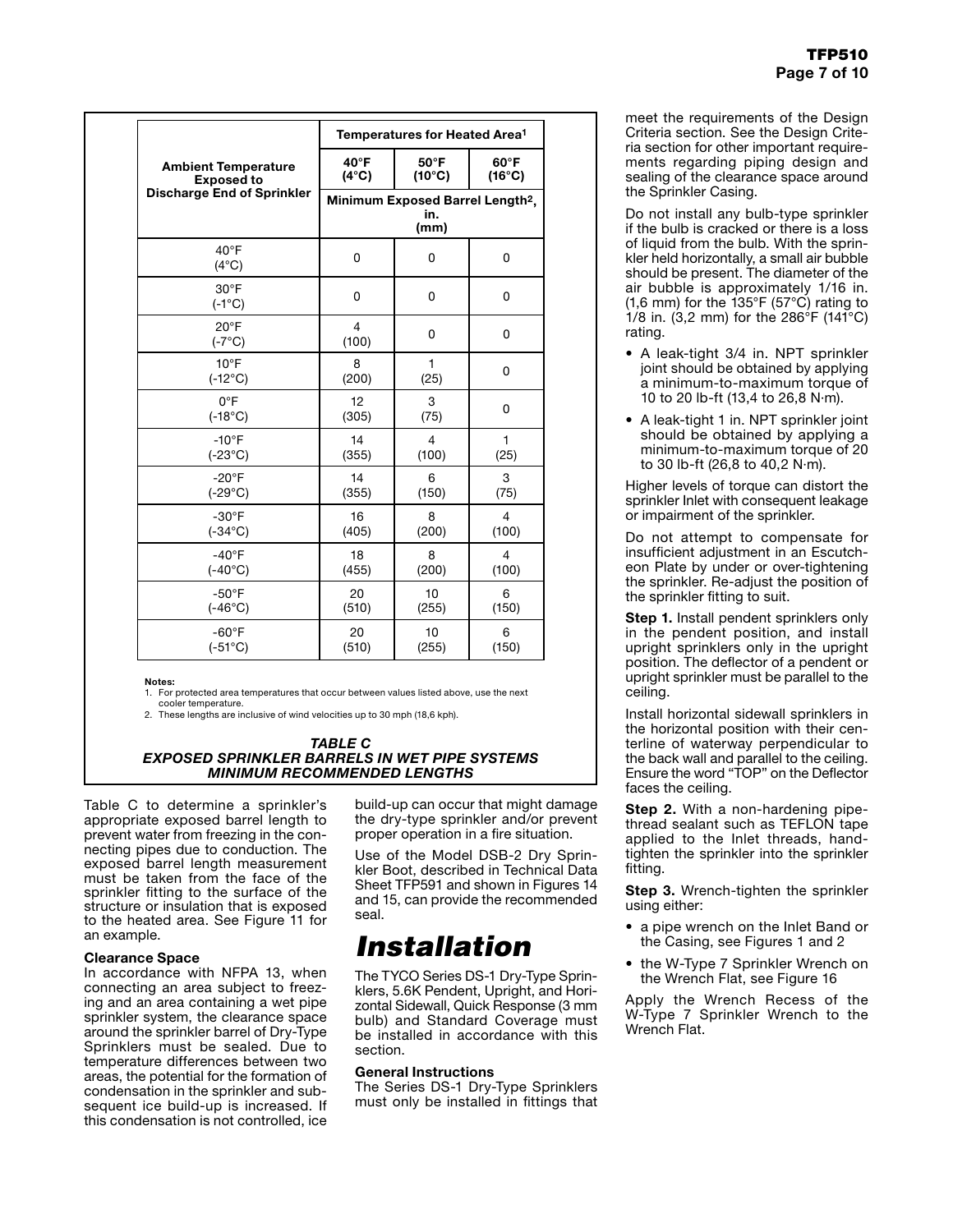*Note: If sprinkler removal becomes necessary, remove the sprinkler using the same wrenching method noted above. Sprinkler removal is easier when a non-hardening sealant was used and torque guidelines were followed. After removal, inspect the sprinkler for damage.*

**Step 4.** After installing the ceiling or wall and applying a ceiling finish, slide on the outer piece of the escutcheon until it comes in contact with the ceiling or wall. Do not lift the ceiling panel out of its normal position.

When using the Deep Escutcheon, hold the outer piece in contact with the mounting surface (ceiling or wall). Then rotate the inner piece approximately 1/4 turn with respect to the outer piece, to hold the Deep Escutcheon firmly together.

### *Care and Maintenance*

The TYCO Series DS-1 Dry-Type Sprinklers, 5.6K Pendent, Upright, and Horizontal Sidewall, Quick Response (3 mm bulb) and Standard Coverage must be maintained and serviced in accordance with this section.

Before closing a fire protection system main control valve for maintenance work on the fire protection system that it controls, obtain permission to shut down the affected fire protection systems from the proper authorities and notify all personnel who may be affected by this action.

Absence of the outer piece of an escutcheon, which is used to cover a clearance hole, can delay the time to sprinkler operation in a fire situation.

A Vent Hole is provided in the Bulb Seat (see Figures 1 and 2) to indicate if the Dry-Type Sprinkler is remaining dry. Evidence of leakage from the Vent Hole indicates potential leakage past the Inlet seal and the need to remove the sprinkler to determine the cause of leakage for example, an improper installation or an ice plug. Close the fire protection system control valve and drain the system before removing the sprinkler.

Sprinklers which are found to be leaking or exhibiting visible signs of corrosion must be replaced.

Automatic sprinklers must never be painted, plated, coated, or otherwise altered after leaving the factory. Modified sprinklers must be replaced. Sprinklers that have been exposed to corrosive products of combustion, but have not operated, should be replaced if they cannot be completely cleaned by wiping the sprinkler with a cloth or by brushing it with a soft bristle brush.

Care must be exercised to avoid damage to the sprinklers before, during, and after installation. Sprinklers damaged by dropping, striking, wrench twist/slippage, or the like, must be replaced. Also, replace any sprinkler that has a cracked bulb or that has lost liquid from its bulb. See the Installation Section.

The owner is responsible for the inspection, testing, and maintenance of their fire protection system and devices in compliance with this document, as well as with the applicable standards of the NATIONAL FIRE PROTECTION ASSOCIATION, such as NFPA 25, in addition to the standards of any other authorities having jurisdiction. Contact the installing contractor or product manufacturer with any questions.

Automatic sprinkler systems are recommended to be inspected, tested, and maintained by a qualified Inspection Service in accordance with local requirements and/or national codes.

### *Limited Warranty*

For warranty terms and conditions, visit www.tyco-fire.com.

### *Ordering Procedure*

Contact your local distributor for availability. When placing an order, indicate the full product name and Part Number (P/N).

#### DS-1 Dry-Type Sprinklers

When ordering TYCO Series DS-1 Dry-Type Sprinklers, 5.6K Pendent, Upright, and Horizontal Sidewall, Quick Response (3 mm bulb) and Standard Coverage, specify the following information:

• SIN: Pendent – TY3935 or TY3235 Sidewall – TY3735 or TY3335 Upright – TY3135

- 5.6 K-factor
- Deflector Style: Upright, Pendent, or Horizontal **Sidewall**
- Quick Response, Standard Coverage, Dry-Type Sprinkler

• Order Length:

Dry-Type Sprinklers are furnished based upon Order Length as measured per Figures 3 through 10. After taking the measurement, round it to the nearest 1/4 in. increment.

- Inlet Connections: 3/4 in. NPT, 1 in. NPT, or ISO 7-R 1
- Temperature Rating
- Sprinkler Finish
- Escutcheon Style and Finish, as applicable
- Part Number (P/N) from Table D

The Upright Sprinkler without an Escutcheon (TY3135) is available in 1 in. NPT only.

Part Numbers are for 3/4 in. and 1 in. NPT standard order sprinklers. Orders for all other sprinkler assemblies must be accompanied by a complete description. Refer to the Price List for a complete listing of Part Numbers.

#### Replacement Escutcheons

Order replacement escutcheons separately.

*Note: Style 10 Recessed Escutcheons are shipped as assemblies comprised of closure ring and mounting plate. The included mounting plate is not used for Dry Type Sprinkler applications, discard accordingly.*

Specify: (specify type), (specify) finish, P/N (specify):

#### **Recessed (Style 10)**

| Brass Plated 56-701-2-010   |              |
|-----------------------------|--------------|
| Signal White (RAL9003)      | 56-701-4-010 |
| Chrome Plated  56-701-9-010 |              |
|                             |              |

#### **Standard (Push-On)**

| White Color 91-106-0-007   |  |
|----------------------------|--|
| Brass Plated 91-106-2-007  |  |
| Chrome Plated 91-106-9-007 |  |
|                            |  |

| Deep                        |  |
|-----------------------------|--|
| Brass Plated 91-107-2-010   |  |
| White91-107-4-007           |  |
| Chrome Plated  91-107-9-007 |  |

#### Sprinkler Wrench

Specify: W-Type 7 Sprinkler Wrench, P/N 56-850-4-001

#### Sprinkler Boot

Specify: Model DSB-2 Dry Sprinkler Boot, P/N 63-000-0-002

This Part Number includes one (1) Boot, two (2) Strap Ties, and 1/3 oz of Adhesive (a sufficient quantity for installing one boot).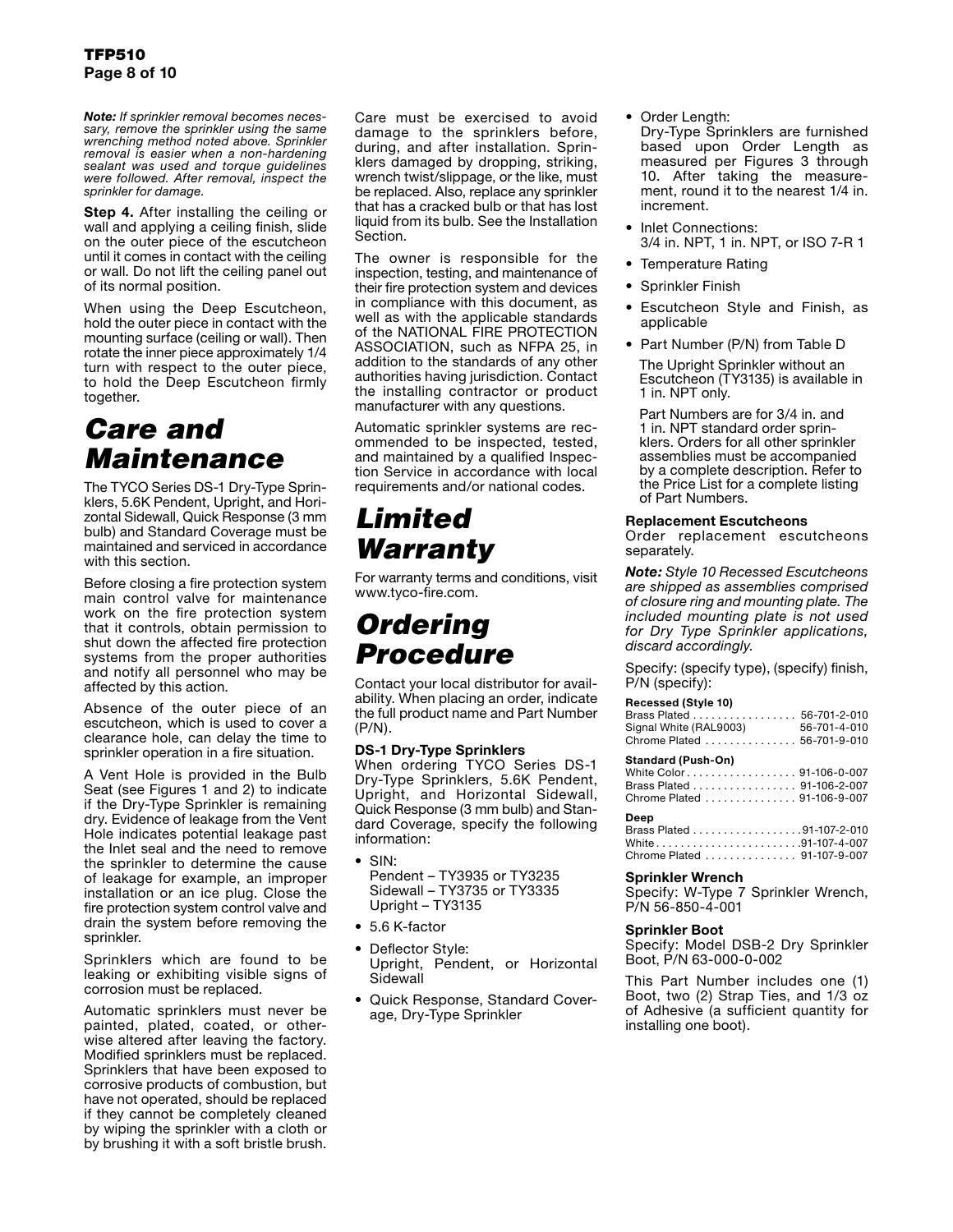#### TFP510 Page 9 of 10

|    |                                                    | <b>SIN</b>            |                | <b>SPRINKLER</b><br><b>FINISH</b>                                                                                                                                                                                                        |                        | <b>ESCUTCHEON</b><br><b>FINISH<sup>1</sup></b> |                               |
|----|----------------------------------------------------|-----------------------|----------------|------------------------------------------------------------------------------------------------------------------------------------------------------------------------------------------------------------------------------------------|------------------------|------------------------------------------------|-------------------------------|
| 01 | Pendent with Standard<br>Escutcheon (3/4 in. NPT)  | TY3935<br>(Figure 3)  | 0              | <b>CHROME PLATED</b>                                                                                                                                                                                                                     |                        | <b>SIGNAL WHITE</b><br>(RAL9003)               |                               |
| 02 | Pendent with Deep<br>Escutcheon (3/4 in, NPT)      | TY3935<br>(Figure 5)  | $\mathbf{1}$   | <b>NATURAL BRASS</b>                                                                                                                                                                                                                     |                        | SIGNAL WHITE<br>(RAL9003)                      |                               |
| 03 | Pendent with Recessed<br>Escutcheon (3/4 in. NPT)  | TY3935<br>(Figure 4)  | $\overline{c}$ | <b>NATURAL BRASS</b>                                                                                                                                                                                                                     |                        | <b>BRASS PLATED</b>                            |                               |
| 04 | Pendent without<br>Escutcheon (3/4 in. NPT)        | TY3935<br>(Figure 6)  | 4              | SIGNAL WHITE<br>(RAL9003)                                                                                                                                                                                                                |                        | SIGNAL WHITE<br>(RAL9003)                      |                               |
|    |                                                    |                       | 8              | <b>CHROME PLATED</b>                                                                                                                                                                                                                     | <b>STAINLESS STEEL</b> |                                                |                               |
| 05 | Sidewall with Standard<br>Escutcheon (3/4 in. NPT) | TY3735<br>(Figure 8)  | 9              | <b>CHROME PLATED</b>                                                                                                                                                                                                                     | <b>CHROME PLATED</b>   |                                                |                               |
| 06 | Sidewall with Deep<br>Escutcheon (3/4 in. NPT)     | TY3735<br>(Figure 9)  |                |                                                                                                                                                                                                                                          |                        |                                                |                               |
| 07 | Sidewall without<br>Escutcheon (3/4 in. NPT)       | TY3735<br>(Figure 10) |                | <b>TEMPERATURE</b><br><b>RATINGS</b>                                                                                                                                                                                                     |                        |                                                | <b>SAMPLE</b><br><b>ORDER</b> |
|    |                                                    |                       | 0              | 135°F (57°C)                                                                                                                                                                                                                             |                        |                                                | LENGTHS <sup>2</sup>          |
| 36 | Pendent with Standard<br>Escutcheon (1 in. NPT)    | TY3235<br>(Figure 3)  | 1              | 155°F (68°C)                                                                                                                                                                                                                             |                        | 055<br>082                                     | 5.50 in.<br>8.25 in.          |
| 33 | Pendent with Deep<br>Escutcheon (1 in. NPT)        | TY3235<br>(Figure 5)  | $\overline{c}$ | 175°F (79°C)                                                                                                                                                                                                                             |                        | 180                                            | 18.00 in.                     |
| 37 | Pendent with Recessed<br>Escutcheon (1 in. NPT)    | TY3235<br>(Figure 4)  | 3<br>4         | 200°F (93°C)<br>286°F (141°C)                                                                                                                                                                                                            |                        | 187                                            | 18.75 in.                     |
| 32 | Pendent without                                    | TY3235                |                |                                                                                                                                                                                                                                          |                        | 372                                            | 37.25 in.                     |
|    | Escutcheon (1 in. NPT)                             | (Figure 6)            |                |                                                                                                                                                                                                                                          |                        | 480                                            | 48.00 in.                     |
|    |                                                    |                       |                |                                                                                                                                                                                                                                          |                        |                                                |                               |
| 34 | Sidewall with Standard<br>Escutcheon (1 in. NPT)   | TY3335<br>(Figure 8)  | Notes:         | 1. Escutcheon Finish applies to sprinklers provided with escutcheons.                                                                                                                                                                    |                        |                                                |                               |
| 43 | Sidewall with Deep<br>Escutcheon (1 in. NPT)       | TY3335<br>(Figure 9)  |                | 2. Dry-Type Sprinklers are furnished based upon "Order Length" as measured<br>per Figures 3 through 10, as applicable, and for each individual sprinkler<br>where it is to be installed. After the measurement is taken, round it to the |                        |                                                |                               |
| 44 | Sidewall without<br>Escutcheon (1 in. NPT)         | TY3335<br>(Figure 10) |                | nearest 1/4 in. increment.<br>Use Prefix "I" for ISO 7-R 1 Connection (for example, I-60-360-4-055).                                                                                                                                     |                        |                                                |                               |
| 38 | Upright without<br>Escutcheon (1 in. NPT)          | TY3135<br>(Figure 7)  |                |                                                                                                                                                                                                                                          |                        |                                                |                               |